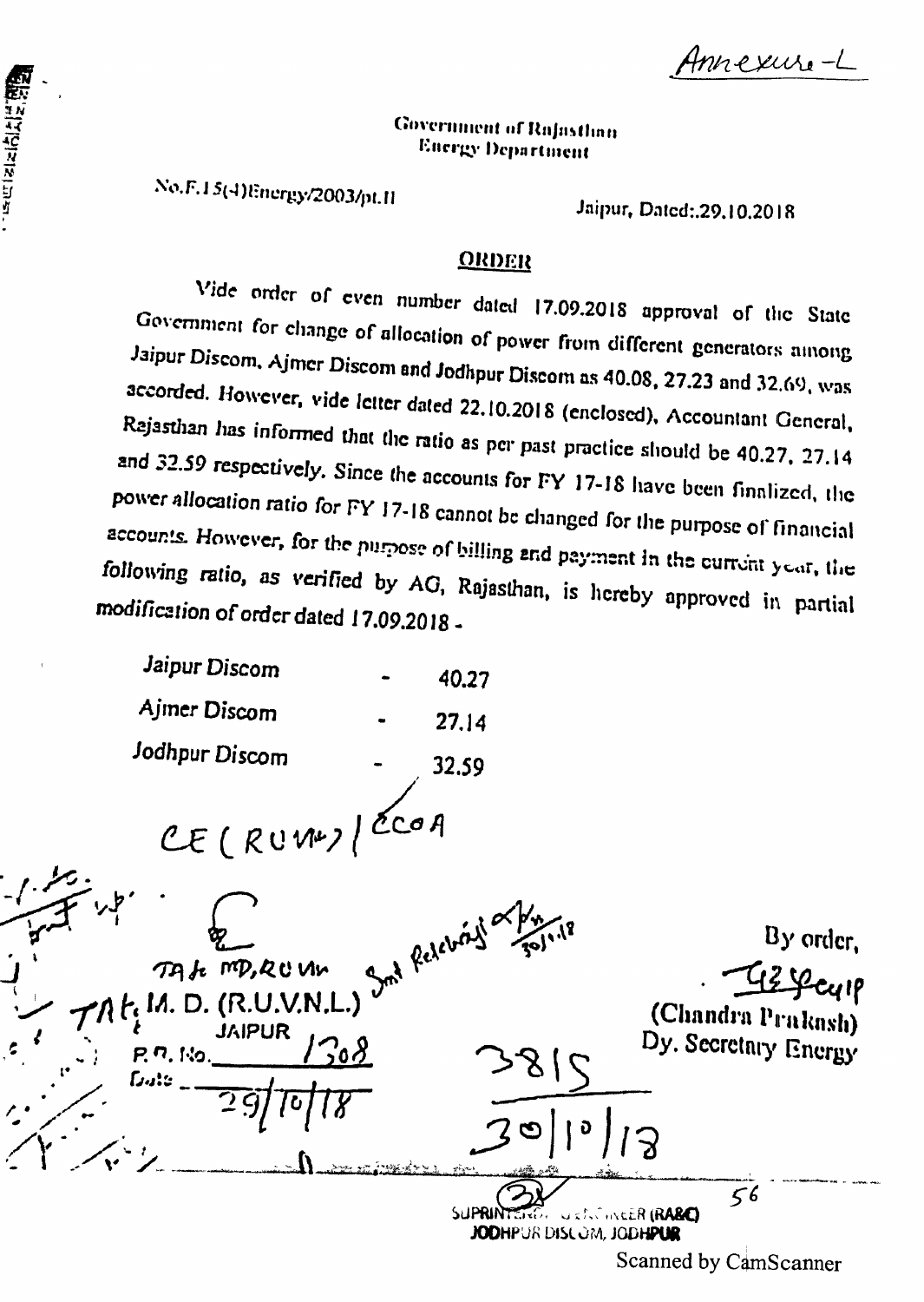approved in corran

# RAJASTHAN URJA VIKAS NIGAM LIMITED

### Agenda for decision Item No,

Subject: - Approval of Action plan to take over functions related to power procurement in the name of RUVNL as a deemed licensee including billing of power supplied to Discoms on DBST.

I

The proposal, herein, is to place Action Pian in the Coordination Committee for approvalof taking *over* functions related to power procurement In the name of RUVNLas deemed licensee including billing of power supplied to Discoms on DBST.

#### II

The Energy Department, Govt. *of* Rajasthan has Issued Notification vide No. F.4(5)Energy/2019 dated 18.07.2019 by making amendment in Rajasthan Power Sector ReformsTransfer Scheme, 2000 according to which Rajasthan Urja Vlkas Nigam Limited (RUVNL) has now attained the status of Deemed Licensee with effect from 18.07.2019 and all the PPAs/TSAs from Discoms are now transferred and vested in RUVNL. The action *plan* (or taking over (unctions related to power procurement In the name of RUVNL as a deemed licensee including billing of power supplied to Discoms on DBST is submitted as under:-

- 1. As decided in the 17<sup>th</sup> Coordination Committee meeting held on 15.05.2019 in first phase all PPAs/TSAs excluding PPA/TSA of RVUNL and RVPNL shall be taken Into account to start billing on DBST. The PPA/TSA of RVUNL and RVPNL shall be taken In second phase.
- 2. A Bulk Supply Agreement shall be signed with Discoms for supply of power by RUVNl from the effective date.
- 3. Intimation shall be sent to all the power generators/transmission service providers to make 100% billing towards energy supplied to State in the name of RUVNLonly Instead <sup>0</sup>' Dlscoms from the effective date.
- 4. The billing of power supplied to Discoms from other than RVUN and RVPN shall be made by RUVNl In their approved power allocation ratio (JWNl 40.27, AWNL 27.14 and JdVVNL 32.59) on the basis of DBST calculated and filed in ARR for FY 2019-20 with RERC subject to final adjustment as per approval of the Commission.
- 5. RUVNL will charge trading margin of 1 paisa per unit from Discoms with monthly billing. Discom shall claim this expense in their ARR for FY 2019-20 and onwards.
- 6. DBST shall be recalculated after the end of each Quarter In order to take In to account the increase/decrease in power purchase cost for the respective quarter and difference if any, due to such revision shall be claimed from Discoms by raising supplementary bills to Discoms on quarterly basis.
- 7. The RUVNL and RVPNL shall continue billing in the name of respective Discoms as per the existing practice and payments shall be released to RVUNL and RVPNL directly by Discoms.
- 8. Discoms shall transfer the funds on deity basis to RUVNL through escrow mechanism based on certain percentage of their daily remittances covering payment liability of power generators other than RVUNL and RVPNL. The payment liability of power generators other

SUPRINTENDING ENGINEER (RA&C) JODHPUR DISCOM, JODHPUR  $\frac{1}{2}$  51

Scanned by CamScanner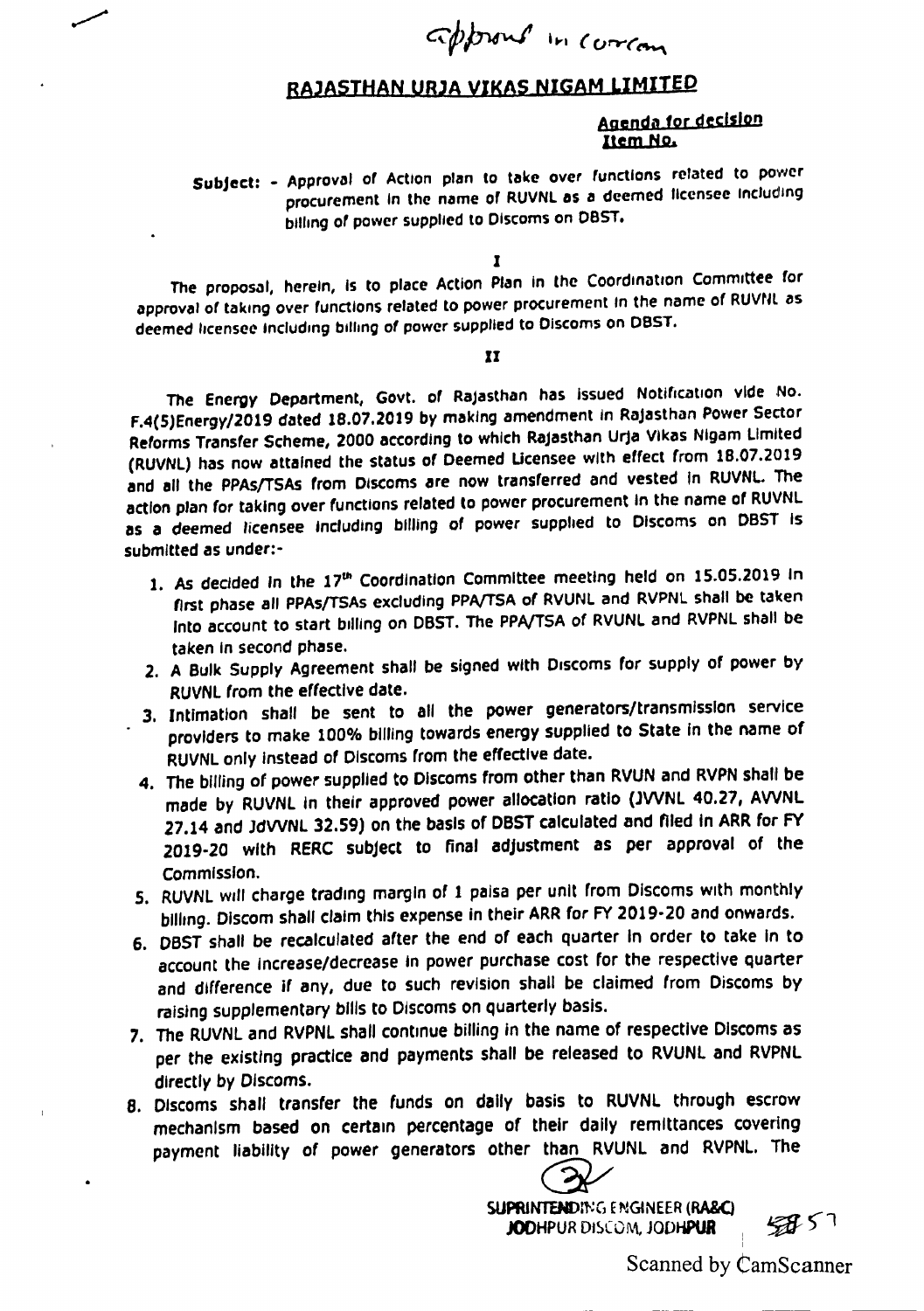Committee of Directors (Finance) of Dlscoms and RUVNl has to determine the percentage of escrow as per the decision taken in the 18<sup>th</sup> meeting of the Coordination Committee held on 28.06.2019.

- 9. Discoms shall issue irrevocable letter of authority to their bank i.e. SBI to transfer of daily remittances so decided from their central collection account to Ruynu bank account.
- 10. Past outstanding liabilities of power generators/transmission service providers Indudlng accrued late payment surcharge as on effective date shall be to Discom's account. Discoms are required to clear overdues of power generators other than RVUNL and RVPNL and particularly, central generating power stations on priority before effective date enabling RUVN to claim rebate for timely payment. In order to clear outstanding dues of the other power generators excluding RVUNL and RVPNL Discoms shall provide funds to RUVNL in addition to the *dally* escrow.
- 11. The effective date for commencement of the work by RUVNL full-fledged in its own name shall be 01.10.2019. Power generators shall raise energy bills in favour of RUVNL for energy consumption month September and onwards and payment shall be released by RUVNL by availing rebate. The Discoms will start transfer of funds through escrow from 15<sup>th</sup> of September and onwards based on percentage on dally basis so that RUVNL have funds to discharge payment liability of other power generators from 01.10.2019.

## III

The matter is placed before the Coordination Committee for kind perusal and *approval* of the action plan as mentioned above to Implement wlth effect from Ot.10.2019.

> SUPRINTENDING ENGINEER (RA&C) JODHPUR OtSCOM. JODHPUR

Scanned by CamScanner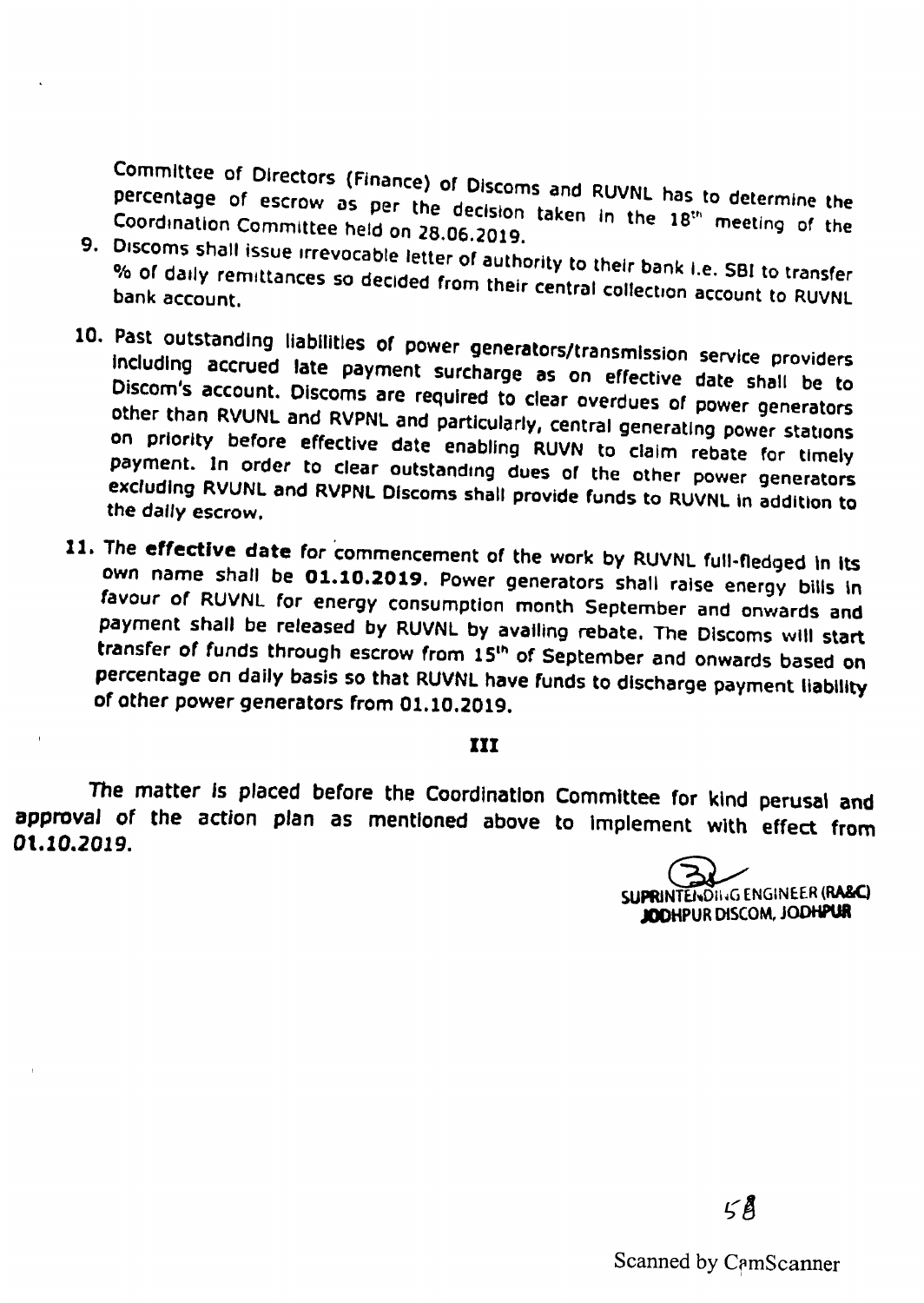$\mathit{\textit{var}}$ 

## Minutes of Meeting of the Committee constituted by the Co-ordination Committee in its meeting held on 28-06-2019

The Committee constituted vide order no. RUVNL/MD/18th-CoD/Escrow/D. 50 dated 10,07.2019 in compliance with the decision of 18<sup>th</sup> Coordination Committee meeting held on 28.06.2019 to determine the percentage escrow to tie given by Discoms to RUVNL for making payment to the power generators had two meetings on 16.07.19 and 25.07.19 and deliberated an the issue. The following were present during the meetings :-

- 1 Shri Sandeep Dheer, Director Finance, RUVNL
- 2 Mrs. Kirti Kachhwaha, Director Finance, JdVVNL
- 3. Shri M S Palawat, Director Finance, JVVNL
- 4 Shri S.M Mathur, Director Finance, AVVNL
- 5. Shri A.K Joshi, CCOA, JVVNL
- 6. Shri D.K Jain, CCOA, RUVNL
- 7. Shri M.K Goyal, CCOA, AVVNL
- 8. Shri Rahul Khandelwal, CAO, JdVVNL

The following points were discussed:-

- 1. RUVNL is to be given escrow towards the payment liabilly of other power generators excluding RVUNL and RVPNL in first phase.
- 2. Percentage escrow is to be given on daily remittances of Discoms.
- 3. GoR subsidy due to varying amount and timing has not been taken into account while calculating percentage escrow.
- 4. The percentage of escrow shall vary month to month taking into account the debt service and other expenditure of the Discoms.
- 5. The percentage escrow is to be determined taking into account the power purchase cost of the Discoms based on DBST.
- 6. Discoms are having huge gap in their cash flow in FY 2019-20. They are not in a position to discharge their entire payment liability towards power purchase with remittance and GoR subsidy combined.
- 7. As per the cash flows projected by the Discoms after taking into account their expenses like Estt. & admn. Expenses, debt service, R&M expenses payment to RVUNL and RVPNL etc. the remaining amount is available for transfer to RUVNL for making payment to other power generators. The Detailed statement is enclosed as Annexure "A". Based on this, the percentage escrow is worked out as under:-

| Discom        | August | September | October | November | December |
|---------------|--------|-----------|---------|----------|----------|
| l jvvnl       | 51.52% | 20.22%    | 39.49%  | 45.37%   | 34.90%   |
| <b>AVVNL</b>  | 35.35% | 6.27%     | 23.05%  | 38.66%   | 27.74%   |
| <b>JdVVNL</b> | 37.71% | 2.11%     | 30.55%  | 45.92%   | 28.68%   |

8. With such arrangement of escrow, RUVNL will not be able to discharge its entire payment liability to other power generators and RUVNL in the beginning shall start delaying payment attracting LPS which is not a healthy sign for this company.

 $\mu$ y.

ЕO SUPRINTENDING ENGINEER (RABC) JOOHPUR DISCOM JODHPUR